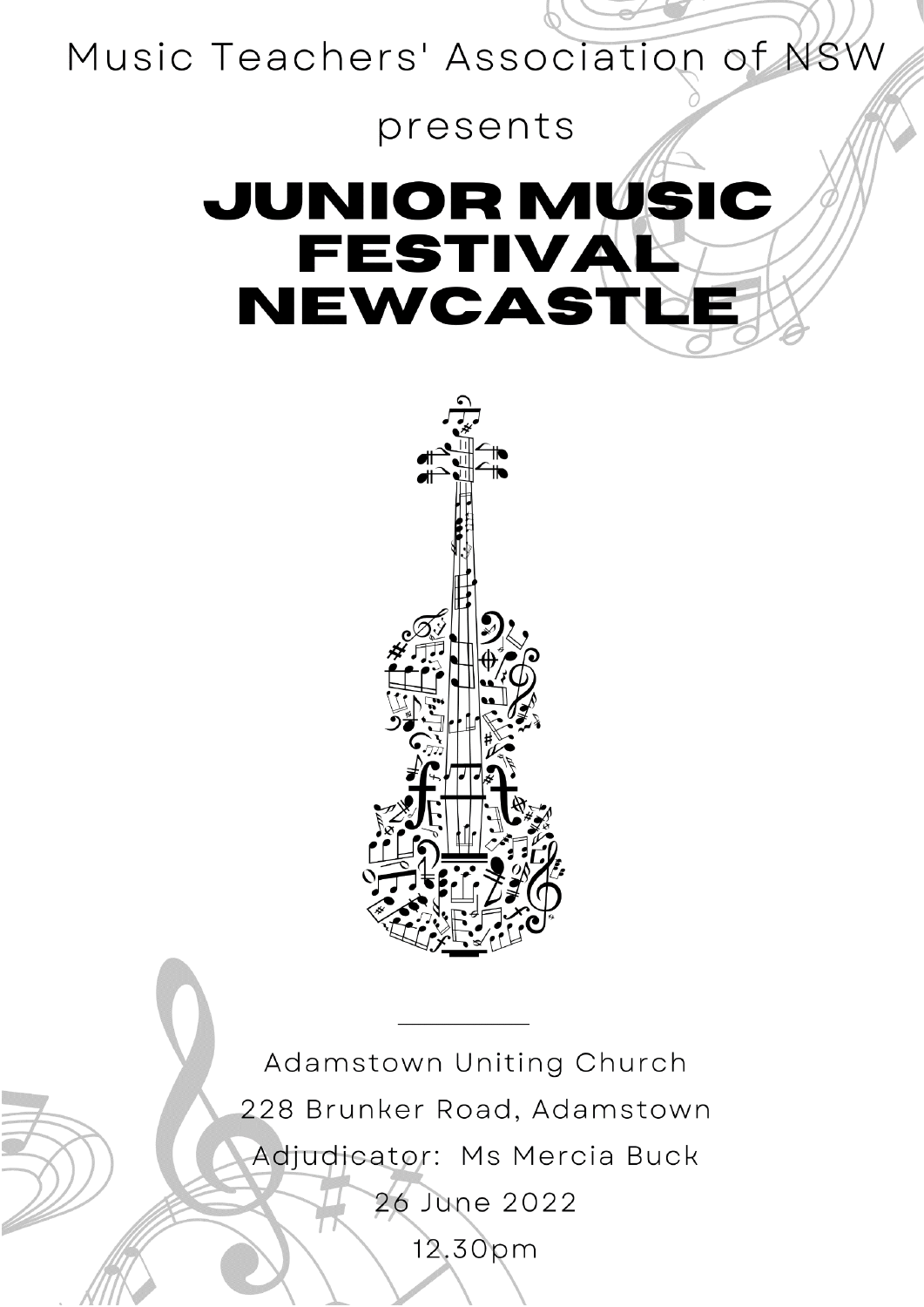### Novice Section 12.30 pm



| 1. Harrison Johns          | Piano | ᆓ<br><b>Encore: Winter Sunset</b>                              |
|----------------------------|-------|----------------------------------------------------------------|
| 2. Viper Perry             | Piano | Lusher: Tartan Stripes                                         |
| 3. Isabella Burton         | Piano | Reinagle: Minuet Op 1 No 2                                     |
| 4. Isabel Jackson          | Piano | Taranta: No One to Walk With                                   |
| 5. Charlotte Jackson       | Piano | <b>Bastien: Bell Tower</b>                                     |
| 6. Edith Lubinski          | Piano | Rossini arr. Lusher: William Tell                              |
| 7. Ivy Christensen         | Voice | Sammy Fain: In A World Of My Own                               |
| 8. Xavier Hill             | Piano | Dvorak: New World Symphony                                     |
| 9. Annie Danko             | Piano | <b>William Gillock: Swinging Sioux</b>                         |
| 10. Jasper Evans           | Piano | Gurlitt: Andante                                               |
| 11.Justin Ng               | Piano | Daxbock, Haas, Schneider, Trzeja,<br>Weindhandl: The Wild Ride |
| 12. Renee Dixon            | Piano | Knerr: Dragon Dance                                            |
| 13. Jet Fleming-Littlewood | Piano | Hirschberg: The Fisherman                                      |
| 14. Xavier Hill            | Voice | Elton John: Electricity                                        |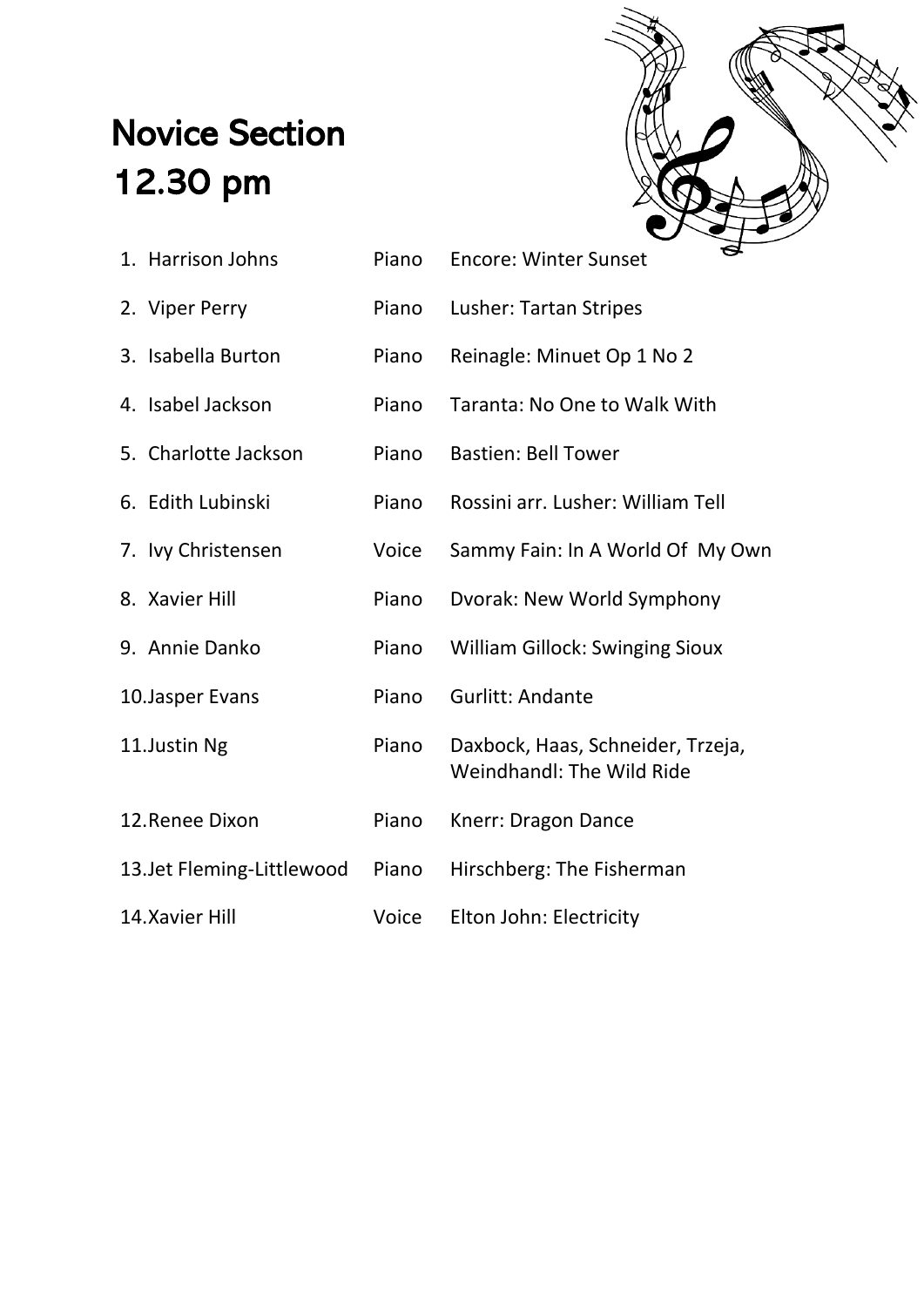### Elementary Section 1.15 pm



| 1. Alexander Moss       | Piano | <b>Yiruma: River Flows In You</b>                                  |
|-------------------------|-------|--------------------------------------------------------------------|
| 2. Elson Huang          | Piano | Jutras: Secret Agent                                               |
| 3. Sarah Philcox        | Piano | <b>Burgmuller: Innocence</b>                                       |
| 4. Mia Philcox          | Piano | Jutras: Secret Agent                                               |
| 5. Hiu Lam Frances Chan | Piano | Diemer: A Rainy Saturday                                           |
| 6. Chloe Zhang          | Piano | Clementi: Sonatine Op.36 No 1-1st, 2nd<br>and 3rd Movements Vivace |
| 7. Hadley Arthur        | Voice | I Want it Now from Charlie and the<br><b>Chocolate Factory</b>     |
| 8. Xander Evans         | Piano | Diemer: A Rainy Saturday                                           |
| 9. Daniel Lowe          | Piano | Diamond arr. Milne: I'm a Believer                                 |
| 10. Ryan Karwal         | Piano | <b>Concone: Prelude</b>                                            |

#### SHORT BREAK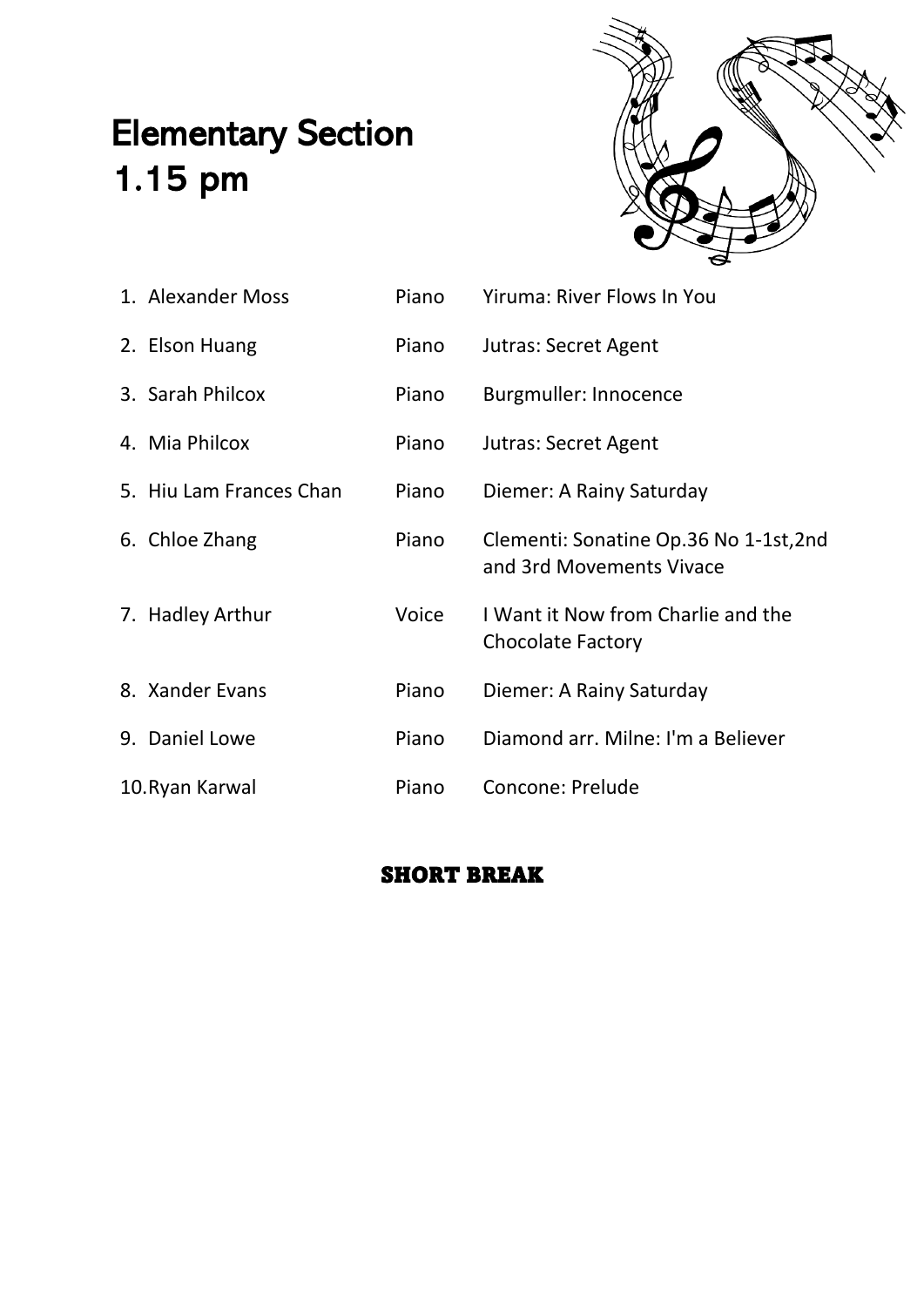### Intermediate Section 2.30 pm



|     | 1. Lily Szabo        | Voice  | Newman, R: When somebody loved<br>me               |
|-----|----------------------|--------|----------------------------------------------------|
|     | 2. Elkan Huang       | Piano  | <b>Chua: Midnight Snack</b>                        |
|     | 3. Aliesha Simpson   | Voice  | Jason Robert Brow: What It Means to<br>Be a Friend |
|     | 4. Asher Evans       | Violin | Vivaldi: Concerto in A Minor                       |
|     | 5. Chelsea Lowe      | Piano  | Gillock: Autumn Sketch                             |
|     | 6. Neave Fogarty     | Voice  | Robert Lopez: There's a Fine, Fine Line            |
|     | 7. Nicholas Zhang    | Piano  | Kabalevsky: Sonatine                               |
|     | 8. Chloe Zhang       | Cello  | G. Marie: La Cinquantaine                          |
|     | 9. Hannah Lamble     | Piano  | Kabalevsky: Toccatina                              |
| 10. | Pearl Egan           | Cello  | Dvorak: Humoresque                                 |
| 11. | <b>Odette Mury</b>   | Voice  | Flaherty: Journey to The Past                      |
| 12. | <b>Grace Hill</b>    | Piano  | <b>Matyas Seiber: Foxtrot II</b>                   |
| 13. | Sophie Li            | Violin | Vivaldi: Concerto in G Minor                       |
| 14. | Joshua Stadler       | Piano  | J F Burgmuller: Le Retour Op 100 No.<br>23         |
| 15. | Hiu Lam Frances Chan | Violin | Curci: Concertino In La Minore                     |
| 16. | Kai Tran             | Piano  | Muczynski: Fable                                   |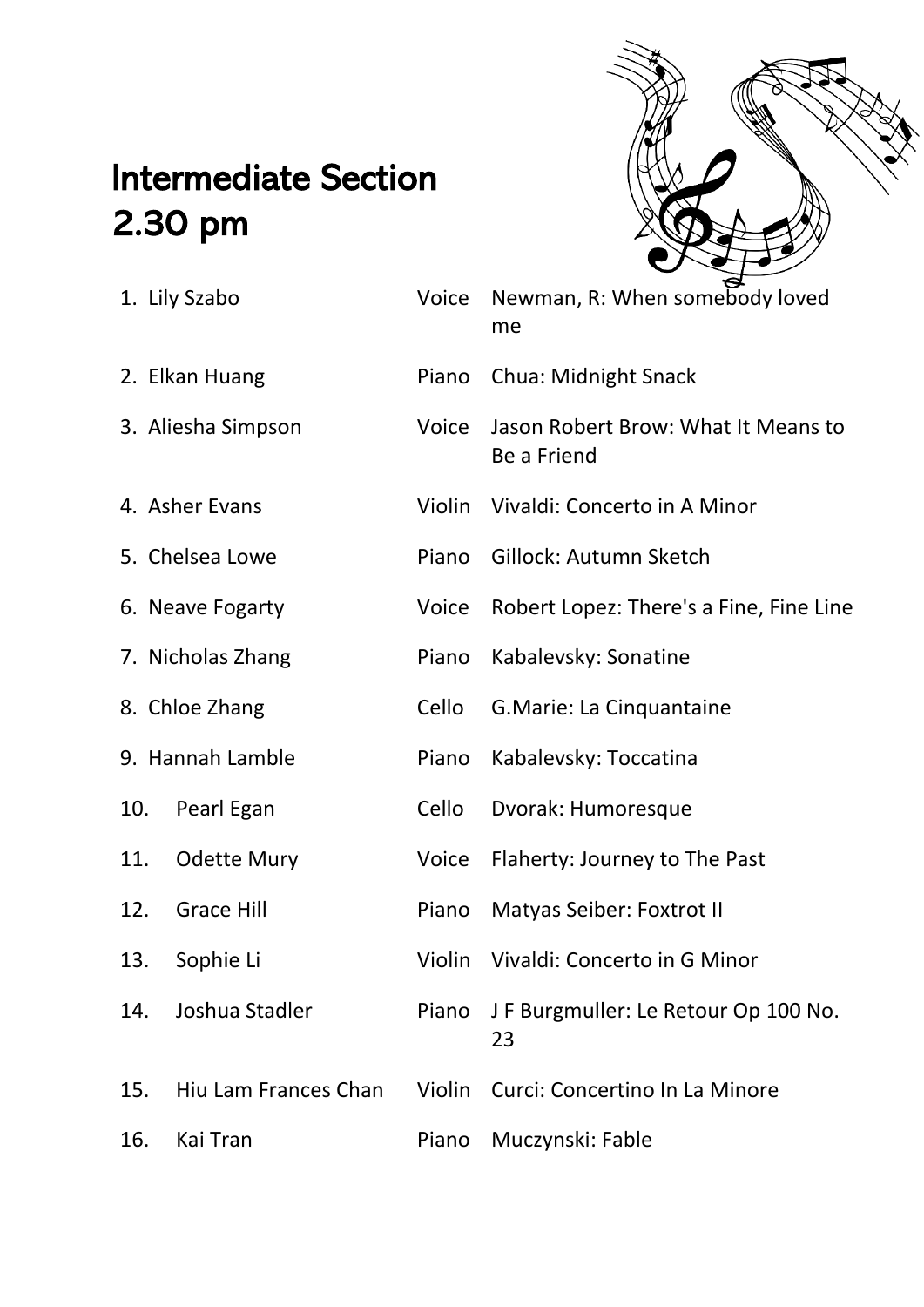## Late Intermediate Section 4.00 pm



| 1. Poppy Holmes       | Voice Pasek and Paul: So Big / So Small        |
|-----------------------|------------------------------------------------|
| 2. Emilia Walsh       | Piano Hutchens: Evening                        |
| 3. Hector Saker       | Voice Joseph Haydn: She never told her love    |
| 4. Elvis Blyth        | Piano Schumann: Scherzo                        |
| 5. Cassandra Stefani  | Voice Haydn: My mother bids me bind my<br>hair |
| 6. Marija Tutman      | Piano Grieg: Waltz Op.12 No.2.                 |
| 7. Gabrielle Wikstrom | Violin Massenet: Meditation from Thais         |
| 8. Miley Tran         | Piano Manzano: Nostalgic Song                  |